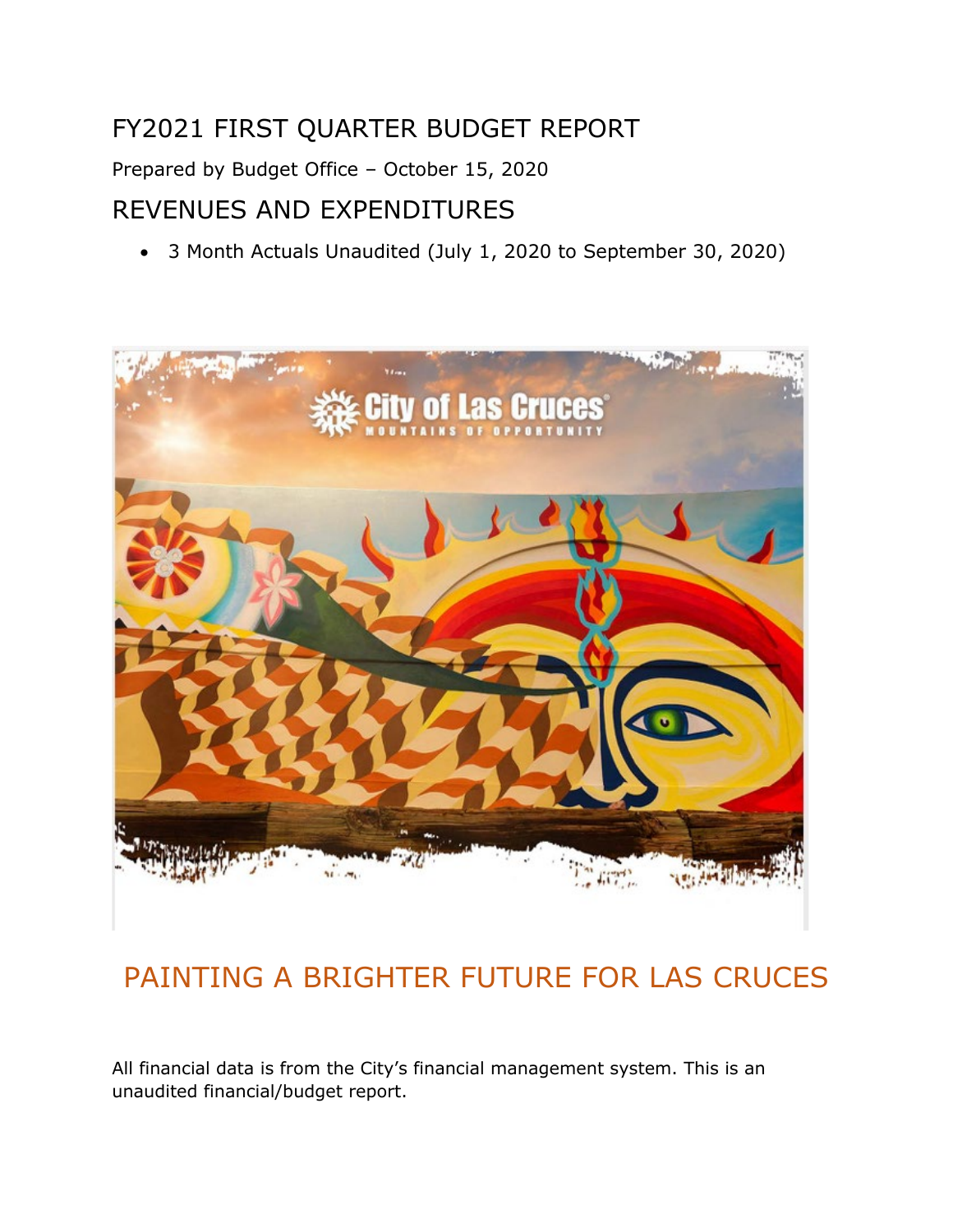# FISCAL YEAR 2021 FIRST QUARTER REPORT (As of September 30, 2020)

## GENERAL FUND REVENUES

## ALL SOURCES (\$ In Millions)

|            | Adopted       |                    |          |        |  |  |  |
|------------|---------------|--------------------|----------|--------|--|--|--|
| Month      | <b>Budget</b> | <b>YTD Actuals</b> | Variance |        |  |  |  |
| Jul        | \$<br>7.48    | \$<br>7.20         | \$       | (0.28) |  |  |  |
| Aug        | 8.14          | 8.35               |          | 0.21   |  |  |  |
| Sep        | 7.11          | 8.19               |          | 1.08   |  |  |  |
| Oct        | 7.24          |                    |          |        |  |  |  |
| Nov        | 7.96          |                    |          |        |  |  |  |
| <b>Dec</b> | 11.00         |                    |          |        |  |  |  |
| Jan        | 11.90         |                    |          |        |  |  |  |
| Feb        | 8.04          |                    |          |        |  |  |  |
| Mar        | 7.46          |                    |          |        |  |  |  |
| Apr        | 7.65          |                    |          |        |  |  |  |
| May        | 9.84          |                    |          |        |  |  |  |
| Jun        | 9.06          |                    |          |        |  |  |  |
| Total      | \$<br>102.88  | \$<br>23.73        | \$       | 1.00   |  |  |  |



# GROSS RECEIPTS TAXES (\$ In Millions)

|       |                           |                    |          | \$8.00    |                                                                                  |
|-------|---------------------------|--------------------|----------|-----------|----------------------------------------------------------------------------------|
| Month | Adopted<br><b>Budget</b>  | <b>YTD Actuals</b> | Variance | \$7.00    |                                                                                  |
| Jul   | $$6.47$ \$                | 6.30 \$            | (0.17)   | \$6.00    |                                                                                  |
| Aug   | \$6.68                    | 7.15               | 0.47     | \$5.00    |                                                                                  |
| Sep   | \$6.12                    | 6.95               | 0.83     |           |                                                                                  |
| Oct   | \$6.31                    |                    |          | \$4.00    |                                                                                  |
| Nov   | \$6.27                    |                    |          | \$3.00    |                                                                                  |
| Dec   | \$6.00                    |                    |          |           |                                                                                  |
| Jan   | \$6.07                    |                    |          | \$2.00    |                                                                                  |
| Feb   | \$6.81                    |                    |          | \$1.00    |                                                                                  |
| Mar   | \$5.81                    |                    |          | $\zeta$ - |                                                                                  |
| Apr   | \$5.96                    |                    |          |           | Jul<br>Aug<br>Sep<br>Oct<br>Feb<br>Mar<br>Nov<br>Dec<br>Apr<br>May<br>Jan<br>Jun |
| May   | \$6.60                    |                    |          |           |                                                                                  |
| Jun   | \$6.21                    |                    |          |           | <b>YTD Actuals</b><br>-Adopted Budget                                            |
| Total | $75.31 \; \text{S}$<br>\$ | $20.40 \div$       | 1.13     |           |                                                                                  |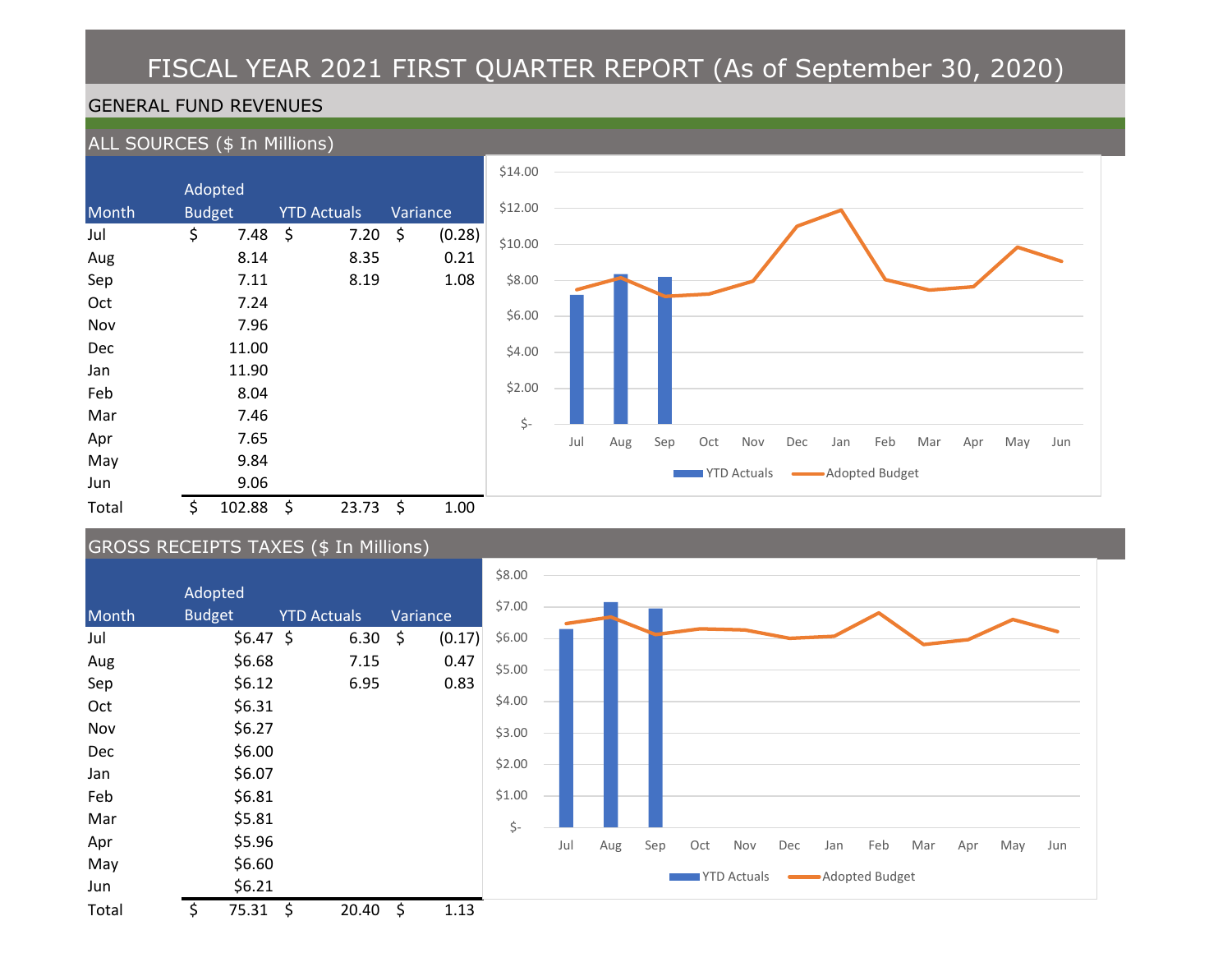# FISCAL YEAR 2021 FIRST QUARTER REPORT (As of September 30, 2020)

# PROPERTY TAX (\$ In Millions)



### FRANCHISE FEES (\$ In Millions)

|       | Adopted         |                    |           |          | \$0.60    |                                                                                  |
|-------|-----------------|--------------------|-----------|----------|-----------|----------------------------------------------------------------------------------|
| Month | <b>Budget</b>   | <b>YTD Actuals</b> |           | Variance | \$0.50    |                                                                                  |
| Jul   | \$<br>$0.16$ \$ |                    | $0.24$ \$ | 0.08     |           |                                                                                  |
| Aug   | 0.37            | 0.35               |           | (0.02)   | \$0.40    |                                                                                  |
| Sep   | 0.18            | 0.50               |           | 0.32     |           |                                                                                  |
| Oct   | 0.22            |                    |           |          | \$0.30    |                                                                                  |
| Nov   | 0.35            |                    |           |          |           |                                                                                  |
| Dec   | 0.21            |                    |           |          | \$0.20    |                                                                                  |
| Jan   | 0.14            |                    |           |          |           |                                                                                  |
| Feb   | 0.30            |                    |           |          | \$0.10    |                                                                                  |
| Mar   | 0.13            |                    |           |          | $\zeta$ - |                                                                                  |
| Apr   | 0.21            |                    |           |          |           | Aug<br>Feb<br>Jul<br>Sep<br>Oct<br>Nov<br>Dec<br>Jan<br>Mar<br>Apr<br>May<br>Jun |
| May   | 0.13            |                    |           |          |           |                                                                                  |
| Jun   | 0.37            |                    |           |          |           | Adopted Budget \$6.47<br><b>YTD Actuals</b>                                      |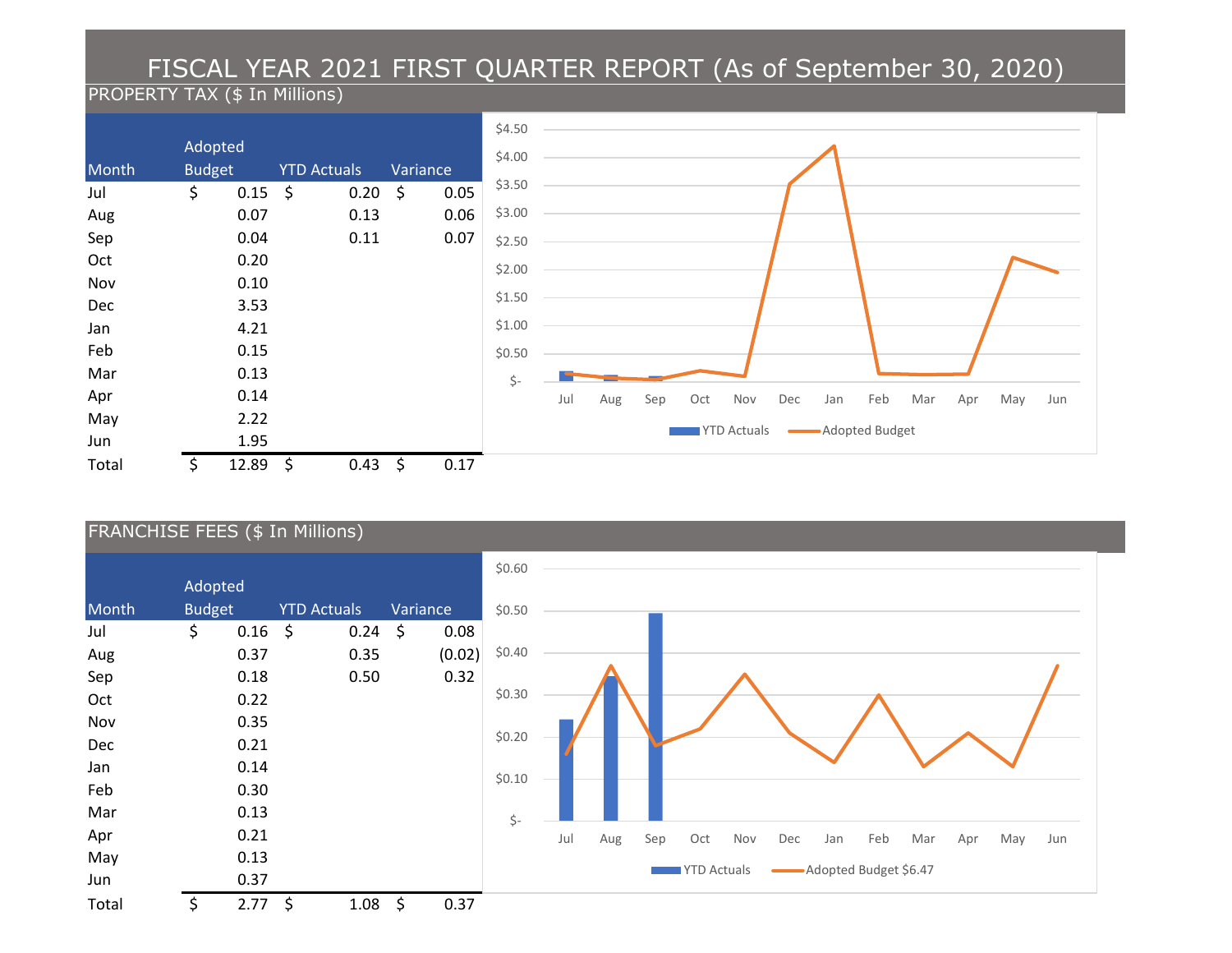| FISCAL YEAR 2021 FIRST QUARTER REPORT (As of September 30, 2020) |                              |                                    |    |                                             |    |                                       |    |              |    |                                   |         |                                  |  |  |
|------------------------------------------------------------------|------------------------------|------------------------------------|----|---------------------------------------------|----|---------------------------------------|----|--------------|----|-----------------------------------|---------|----------------------------------|--|--|
|                                                                  | <b>GENERAL FUND REVENUES</b> |                                    |    |                                             |    |                                       |    |              |    |                                   |         |                                  |  |  |
|                                                                  |                              | FY2021<br>Adopted<br><b>Budget</b> |    | FY2021<br><b>Budget</b><br><b>Transfers</b> |    | FY2021<br>Revised Budget Month Budget |    | FY2021 3-    |    | FY2021 3-<br><b>Month Actuals</b> |         | 3-Month<br>Variance<br>Favorable |  |  |
|                                                                  |                              |                                    |    |                                             |    |                                       |    |              |    |                                   |         |                                  |  |  |
| <b>Gross Receipts Tax</b>                                        | \$                           | 76,383,145                         | \$ |                                             | \$ | 76,383,145                            | \$ | 19,095,786   | \$ | 20,396,425                        | - \$    | 1,300,639                        |  |  |
| <b>State Shared</b>                                              |                              | 4,432,236                          | \$ |                                             | \$ | 4,432,236                             | \$ | 1,108,059    | \$ | 1,106,544                         | \$      | (1, 515)                         |  |  |
| <b>Property Taxes</b>                                            |                              | 12,896,126                         | \$ |                                             | \$ | 12,896,126                            | \$ | 224,032      | \$ | 428,068                           | \$      | 204,036                          |  |  |
| <b>Franchise Fees</b>                                            |                              | 1,200,000                          | \$ |                                             | \$ | 1,200,000                             | \$ | 300,000      | \$ | 269,085                           | \$      | (30, 915)                        |  |  |
| Investment Income                                                |                              | 670,000                            | \$ |                                             | \$ | 670,000                               | \$ | 167,500      | \$ | 30,975                            | \$      | (136, 525)                       |  |  |
| <b>CD Building</b>                                               |                              | 1,479,595                          | \$ |                                             | \$ | 1,479,595                             | \$ | 369,899      | \$ | 485,589                           | $\zeta$ | 115,690                          |  |  |
| <b>P&amp;R Fees</b>                                              |                              | 669,000                            | \$ |                                             | \$ | 669,000                               | \$ | 167,250      | \$ | 10,949                            | \$      | (156, 301)                       |  |  |
| ED Fees                                                          |                              | 362,921                            | \$ |                                             | \$ | 362,921                               | \$ | 90,730       | \$ | 114,397                           | \$      | 23,667                           |  |  |
| <b>PW Fees</b>                                                   |                              | 377,724                            | \$ |                                             | \$ | 377,724                               | \$ | 94,431       | \$ | 162,394                           | \$      | 67,963                           |  |  |
| <b>PD Fees</b>                                                   |                              | 1,024,143                          | \$ |                                             | \$ | 1,024,143                             | \$ | 256,036      | \$ | 40,529                            | \$      | (215, 507)                       |  |  |
| <b>Other Revenue</b>                                             |                              | 4,637,003                          | \$ |                                             | \$ | 4,637,003                             | \$ | 1,159,251    | \$ | 879,619                           | \$      | (279, 632)                       |  |  |
| <b>TOTAL REVENUE</b>                                             | $\mathsf{\hat{S}}$           | 104,131,893                        | \$ | $\blacksquare$                              | \$ | 104,131,893                           | \$ | 23,032,974   | \$ | 23,924,574                        | \$      | 891,601                          |  |  |
| <b>SPECIAL REVENUES</b>                                          |                              |                                    |    |                                             |    |                                       |    |              |    |                                   |         |                                  |  |  |
|                                                                  |                              | FY2021                             |    | FY2021                                      |    |                                       |    |              |    |                                   |         | 3-Month                          |  |  |
|                                                                  |                              | Adopted                            |    | <b>Budget</b>                               |    | FY2021                                |    | FY2021 3-    |    | FY2021 3-                         |         | Variance                         |  |  |
|                                                                  |                              | <b>Budget</b>                      |    | <b>Transfers</b>                            |    | <b>Revised Budget</b>                 |    | Month Budget |    | <b>Month Actuals</b>              |         | Favorable                        |  |  |
| <b>Prisoner Care</b>                                             | \$                           | 150,000                            | \$ | $\blacksquare$                              | \$ | 150,000                               | \$ | 37,500       | \$ | 15,243                            | - \$    | (22, 257)                        |  |  |
| <b>Street Maintenance</b>                                        |                              | 7,550,000                          | \$ |                                             | \$ | 7,550,000                             | \$ | 1,887,500    | \$ | 2,016,868                         | \$      | 129,368                          |  |  |
| <b>Flood Operations</b>                                          |                              | 4,935,034                          | \$ |                                             | \$ | 4,935,034                             | \$ | 1,233,759    | \$ | 92,261                            | -\$     | (1, 141, 498)                    |  |  |
| <b>Health Care</b>                                               |                              |                                    | \$ |                                             | \$ |                                       | \$ |              | \$ | 2,561                             | $\zeta$ | 2,561                            |  |  |
| <b>Visit Las Cruces</b>                                          |                              | 2,368,958                          | \$ |                                             | \$ | 2,368,958                             | \$ | 592,240      | \$ | 368,783                           | -\$     | (223, 457)                       |  |  |
| <b>Griggs Walnut Rem</b>                                         |                              | 238,395                            | \$ |                                             | \$ | 238,395                               | \$ | 59,599       | \$ | 6,446,795                         | \$      | 6,387,196                        |  |  |
| <b>Environmental GRT</b>                                         |                              | 1,860,000                          | \$ |                                             | \$ | 1,860,000                             | \$ | 465,000      | \$ | 503,554                           | $\zeta$ | 38,554                           |  |  |
| Gas Tax                                                          |                              | 1,742,000                          | \$ |                                             | \$ | 1,742,000                             | \$ | 435,500      | \$ | 441,742                           | $\zeta$ | 6,242                            |  |  |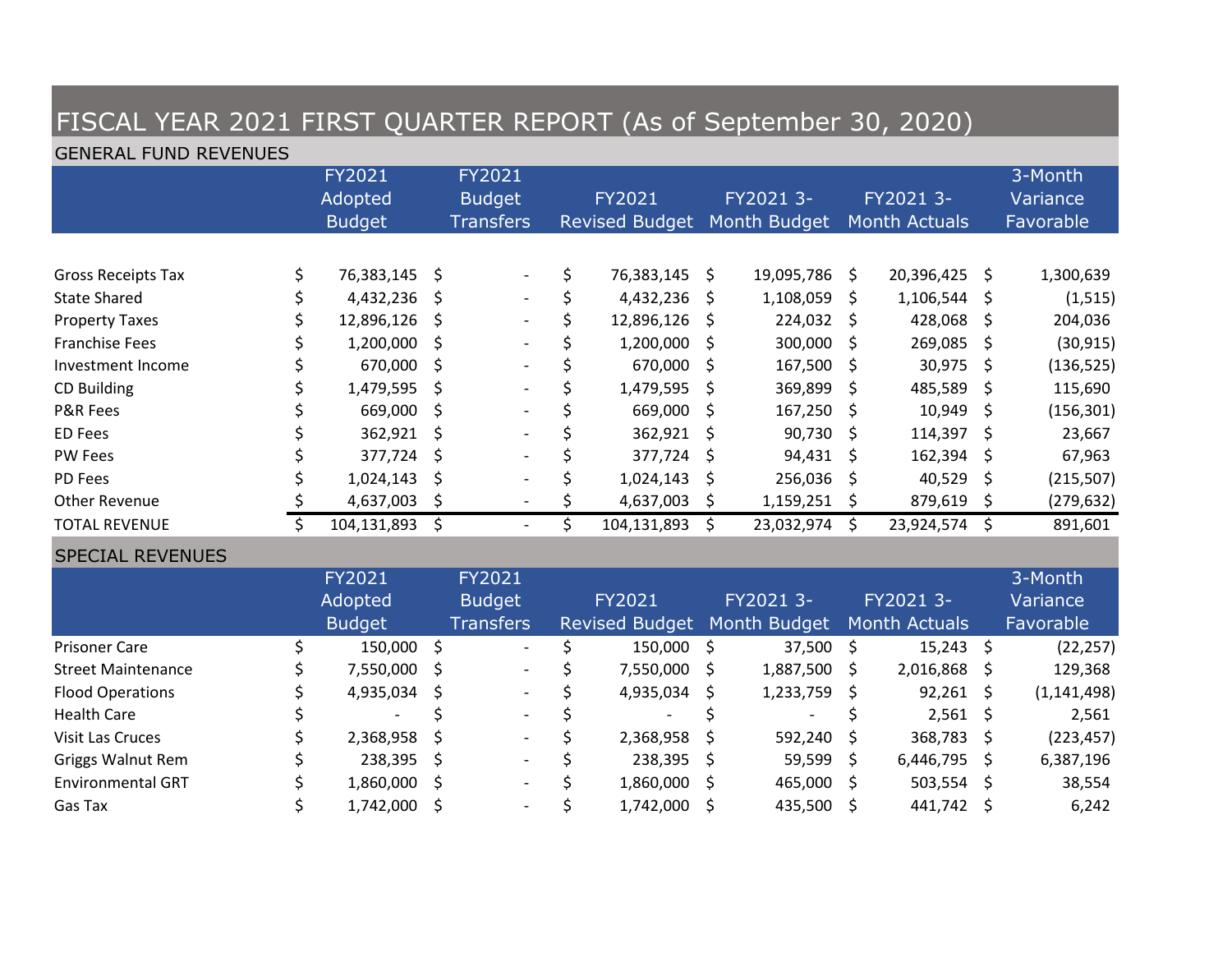|                                  |                     |     |                          |                       |              |               |    |                      |     | 3-Month          |
|----------------------------------|---------------------|-----|--------------------------|-----------------------|--------------|---------------|----|----------------------|-----|------------------|
|                                  | FY2021              |     | FY2021                   |                       |              |               |    |                      |     | <b>Variance</b>  |
|                                  | Adopted             |     | <b>Budget</b>            | FY2021                |              | FY2021 3-     |    | FY2021 3-            |     | Favorable        |
|                                  | <b>Budget</b>       |     | <b>Transfers</b>         | <b>Revised Budget</b> |              | Month Budget  |    | <b>Month Actuals</b> |     | (Unfavorable)    |
| ENTERPRISE AND INTERNAL REVENUES |                     |     |                          |                       |              |               |    |                      |     |                  |
| <b>Airport Operations</b>        | \$<br>2,919,719.64  | \$. | 1,086,653.18             | \$<br>4,006,372.82    | \$           | 1,001,593.21  | \$ | $1,153,375.34$ \$    |     | 151,782.14       |
| <b>Utilities Total</b>           | \$<br>74,405,518.00 | S   | 238,696.00               | 74,644,214.00         |              | 18,661,053.50 | S. | 25,248,835.84        |     | 6,587,782.34     |
| Office of the Director           |                     |     |                          |                       |              |               |    |                      |     |                  |
| <b>Natural Gas</b>               | 20,989,781.00       |     | $\overline{\phantom{a}}$ | 20,989,781.00         |              | 5,247,445.25  |    | 3,348,198.21         |     | (1,899,247.04)   |
| <b>Water Operations</b>          | 21,971,381.00       | S   | $\overline{\phantom{a}}$ | 21,971,381.00         | S            | 5,492,845.25  |    | 7,555,310.24         | -S  | 2,062,464.99     |
| <b>Wastewater Operations</b>     | 15,563,791.00       | S   | $\overline{\phantom{a}}$ | 15,563,791.00         | <sub>S</sub> | 3,890,947.75  |    | 3,964,730.14         | -S  | 73,782.39        |
| <b>Solid Waste Operations</b>    | 14,669,195.00       | S   | $\overline{\phantom{0}}$ | 14,669,195.00         | S            | 3,667,298.75  |    | 3,935,346.01         | S   | 268,047.26       |
| Environmental                    | 204,000.00          | Ś   | 238,696.00               | 442,696.00            |              | 110,674.00    |    | 6,445,483.43         |     | 6,334,809.43     |
| <b>Customer Engagement</b>       |                     |     |                          |                       |              |               |    |                      |     |                  |
| Revenue & Financial              |                     |     |                          |                       |              |               |    |                      |     |                  |
| <b>Regulatory Compliance</b>     |                     |     |                          |                       |              |               |    |                      |     |                  |
| Support & Project Manageme \$    | 1,007,370.00        |     |                          | 1,007,370.00          |              | 251,842.50    |    |                      |     | (251, 842.50)    |
| <b>Fleet Services</b>            | 2,305,000.00        | S   |                          | 2,305,000.00          | S            | 576,250.00    | S  | 296,606.44           | S   | (279, 643.56)    |
| Employee Health                  | 21,070,945.00       | S   |                          | 21,070,945.00         |              | 5,267,736.25  |    | 3,113,640.87         |     | (2, 154, 095.38) |
| <b>Workers Comp</b>              |                     |     |                          |                       |              |               |    | 82,220.02            | - S | 82,220.02        |
| <b>Liability Claims</b>          |                     |     |                          |                       |              |               |    | 65,929.47            |     | 65,929.47        |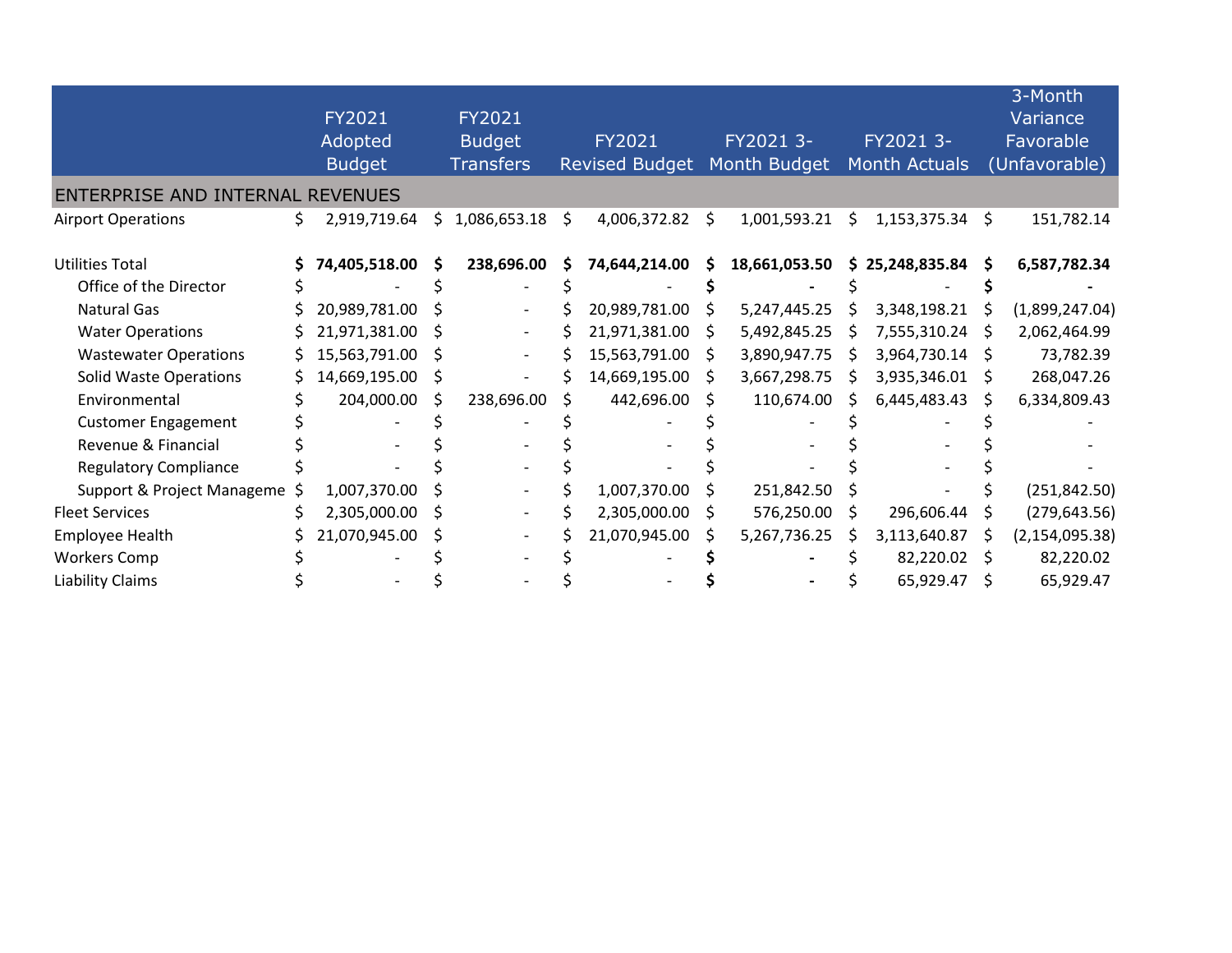# FISCAL YEAR 2021 FIRST QUARTER REPORT (As of September 30, 2020)

### **GENERAL FUND REVENUES VARIANCE EXPLANATION**

**Gross Receipts Tax** (GRT) including state shared and internet sales tax has a favorable variance. The favorable variance is due to the increase in the construction industry, hold harmless food/medical and the additional internet sales tax that was approved during the Legislative Special Session in May 2020. While Budget and Economic Development predicted a drastic decrease in the GRT of 19% for the first quarter, the City has experienced the opposite. Overall, there has been an increase in GRT of 4% in the first quarter compared to budget.

**Property Taxes** has a favorable variance for the first quarter. Most of the property taxes are collected by the County twice a year in December and May with small amounts coming in each month due to property sales. Property taxes are higher than anticipated. This favorable variance maybe associated with the increase in residential sales in the City. The Budget Office will reach out to the County and the LC Realtors Association for additional data information.

**Franchise Fees** are sent into the City either quarterly or monthly. Franchise fees are received on electricity, cable TV, and cellular. We do not receive franchise fees for internet service. Most of our franchise agreements have expired and Legal is currently working on our franchise agreement with comcast and El Paso Electric.

**Investment Income** has an unfavorable variance. The Treasury Section is estimated that the investment income will be down for FY2021 by 65%. While all funds are invested the amount documented for investment income is reliant upon the rate of return from the investment and the available balance of the fund. This amount could vary especially with the fluctuation of the current market and economy.

**Community Development Building Fees** has a favorable variance. Per Community Development the year to date total project valuations have increased by 13% over calendar year 2019. For September, residential permitting for new development has increased by 18% over calendar year 2019 and continues to grow. Builders in the area have commented that new housing has not slowed down during the pandemic but tremendously increased. Please see Community Developments September Monthly Report for more information.

**Parks & Recreation (P&R)** has an unfavorable variance. During the COVID Pandemic all the Parks and Recreational activities for the City were halted. Since the first quarter included the mid-summer months many recreational activities for children, youth and adults were halted causing a loss of fees.

**Police (PD) Fees** have an unfavorable variance. In the beginning of the COVID pandemic the Police Department limited the number of traffic violations so that they were able to reduce their contact with the public.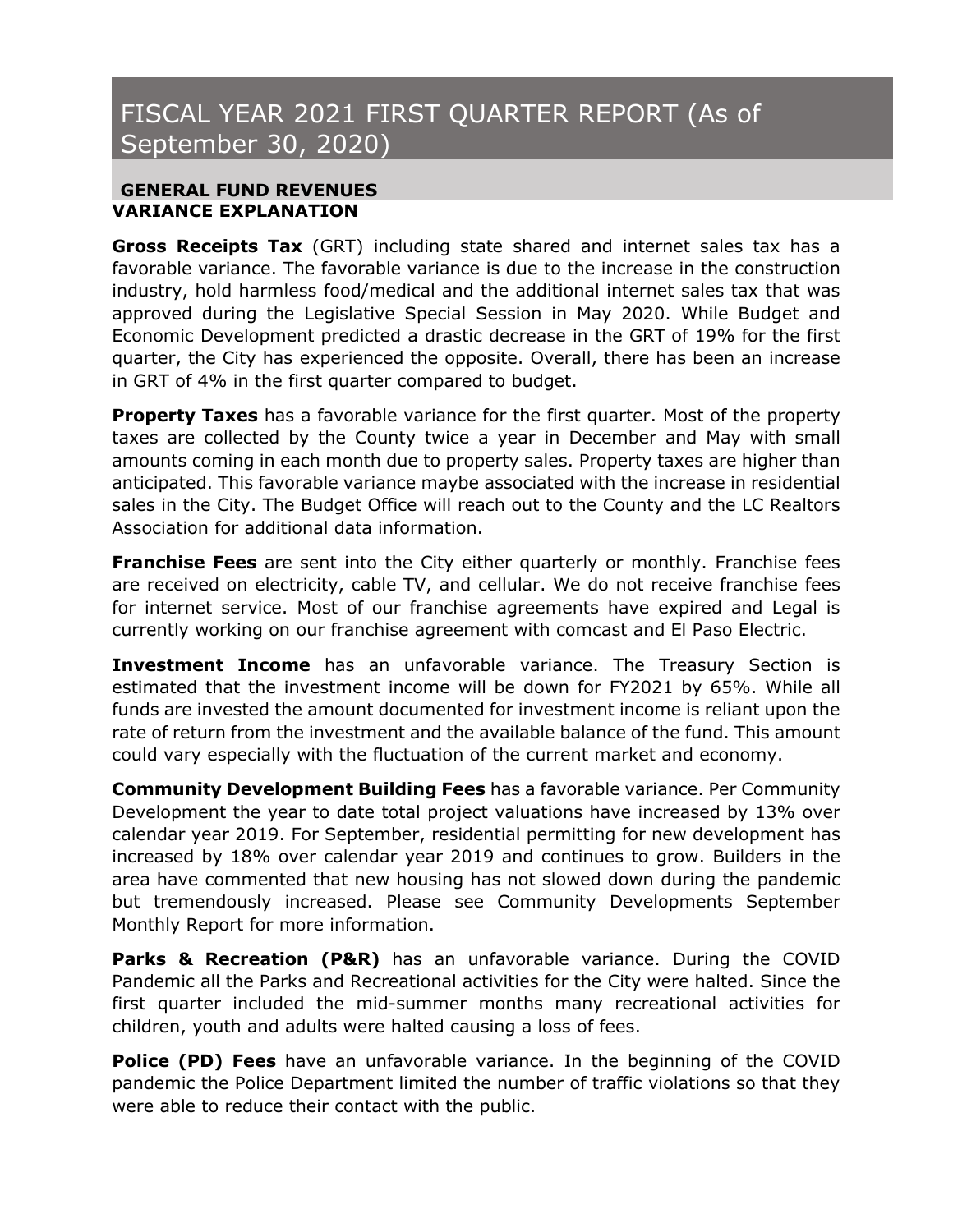**Other Revenue** includes fess collected from other Departments that charge for services. This includes such charges as museum and library fines. Most if not all of these community centers have been closed during the pandemic.

### **SPECIAL REVENUE FUNDS REVENUE (EACH QUARTER WILL HIGHLIGHT SEVERAL FUNDS) VARIANCE EXPLANATION**

Most of the favorable/unfavorable variances in the special revenue funds is due to investment income. It is the responsibility of the Treasury Department to invest, budget, and predict the investment income for the fiscal year. While all funds are invested the amount documented for investment income is reliant upon the rate of return from the investment and the available balance of the fund. This amount could vary especially with the fluctuation of the current market and economy.

**Street Maintenance and Flood Control Operations** are for the operational expenditures for street maintenance and flood control operations. The fund's revenue source for street maintenance is 0.25% of the gross receipts tax and the flood control source is a 2 million property tax assessment.

**Visit Las Cruces** revenues are provided from Lodger's tax. The NM Lodger's Tax Act authorized the ability to impose a 5% tax of gross taxable rent for lodging paid to vendors. Currently with the COVID-19 pandemic there has been a substantial loss to lodger's tax. The unfavorable variance shown contains additional revenue of late fees and penalties imposed. Budget and Economic Development are working to acquire data that only includes the lodger's tax and has requested to Treasury that penalties and late fees be separated from the lodger's tax when deposited.

**Griggs Walnut Remediation** is a superfund that provides payments for water contamination cleanup at the Griggs/Walnut site. It is guided by a settlement agreement with EPA, the City, and the County (50/50 split). The increase in revenue actuals is due to a recent settlement from EPA. The settlement will be brought to Council at the October 19 Council Meeting as a budget adjustment.

**Environmental GRT** revenue is provided from a 0.0625% of the gross receipts tax. The EGRT was enacted by the City in Ordinance 1484 in October 1995.

**Gas Tax** revenues account for the receipt of gasoline tax remittances from the State. State Law (7-1-6.9 NMSA 1978) requires the distributions to be received into a separate road fund.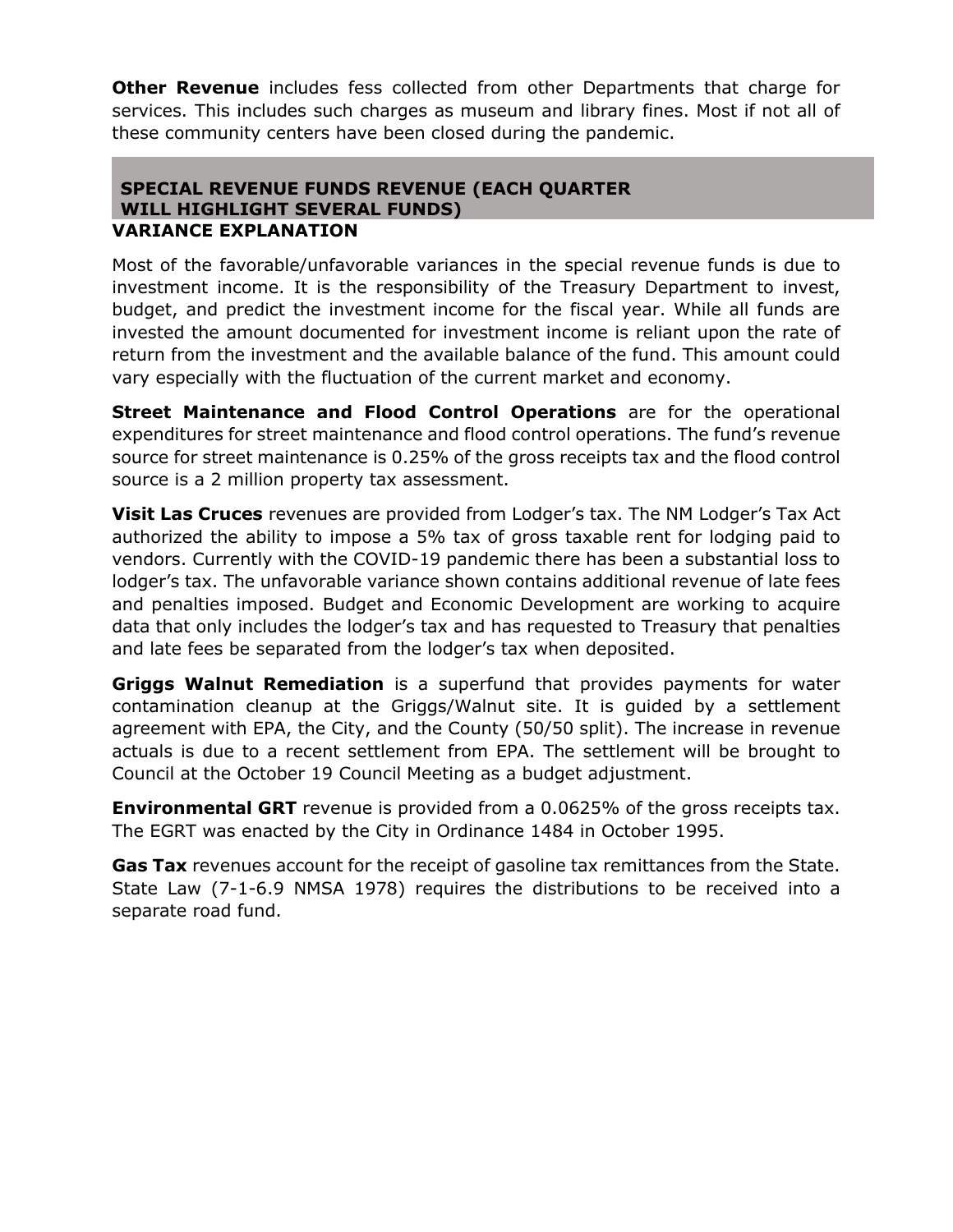## **ENTERPRISE AND INTERNAL REVENUES (EACH QUARTER WILL HIGHLIGHT SEVERAL FUNDS)**

#### **VARIANCE EXPLANATION**

**Airport Operations** are mostly transfers from the general fund, some lease rentals at the airport, and grants and matches. Airport operations was moved from the general fund (Fund 1010) to an enterprise fund for FY2021. Since the move from general fund to an enterprise all matches for grants received will be recorded in the enterprise fund. Before the move to an enterprise, grants and grant matches were recorded in Fund 2100 (operational grants) or 4100 (capital grants).

**Utilities** revenues are based on rates. The increase in the revenue is due to the EPA settlement, which will be budgeted at the October budget adjustment.

**Fleet Services** receives a transfer from the general fund along with charges to departments that are not general funded for fuel and vehicle maintenance. Currently Fleet is implementing a new software system and will be converting to chargeback for FY2022. The unfavorable variance in Fleet is due to several factors. 1) departments that are chargeback have reduced their hours of operations dues to COVID which reduces fuel and maintenance revenues. 2) Fleet is currently auditing their work orders and have found some issues with overhead and charge on inventory. Fleet has reached out to Tyler Support and we have found that a default setting was over riding some of the accounts on the work orders. Fleet is in the process of make those adjustments and hopefully the issue will be taken care of by second quarter report.

**Employee Health** revenues come from a transfer from the general fund and deduction of employee medical, dental, and vision premiums. The contribution to medical health premiums is 60/40, which is set by state statute. The reason for the unfavorable variance is due to the first payroll of the fiscal year and credits not yet received from BC/BS for Rx Benefits drug rebates from the drug companies. Since our first payroll was split approximately (75/25) between the fiscal years the health premium deduction for FY2021 was lower.

**Workers Comp** is currently a transfer from the general fund and Utilities. Budget is working with Finance, HR, and Risk to implement a module in MUNIS that will move funds each payroll period into the workers comp fund. Utilities is the only department contributing to this fund. Finance Department has not made any transfers from the general fund to this fund for the first quarter.

**Liability Claims** is a transfer from the general funds. Finance Department has not made any transfers from the general fund to this fund for the first quarter.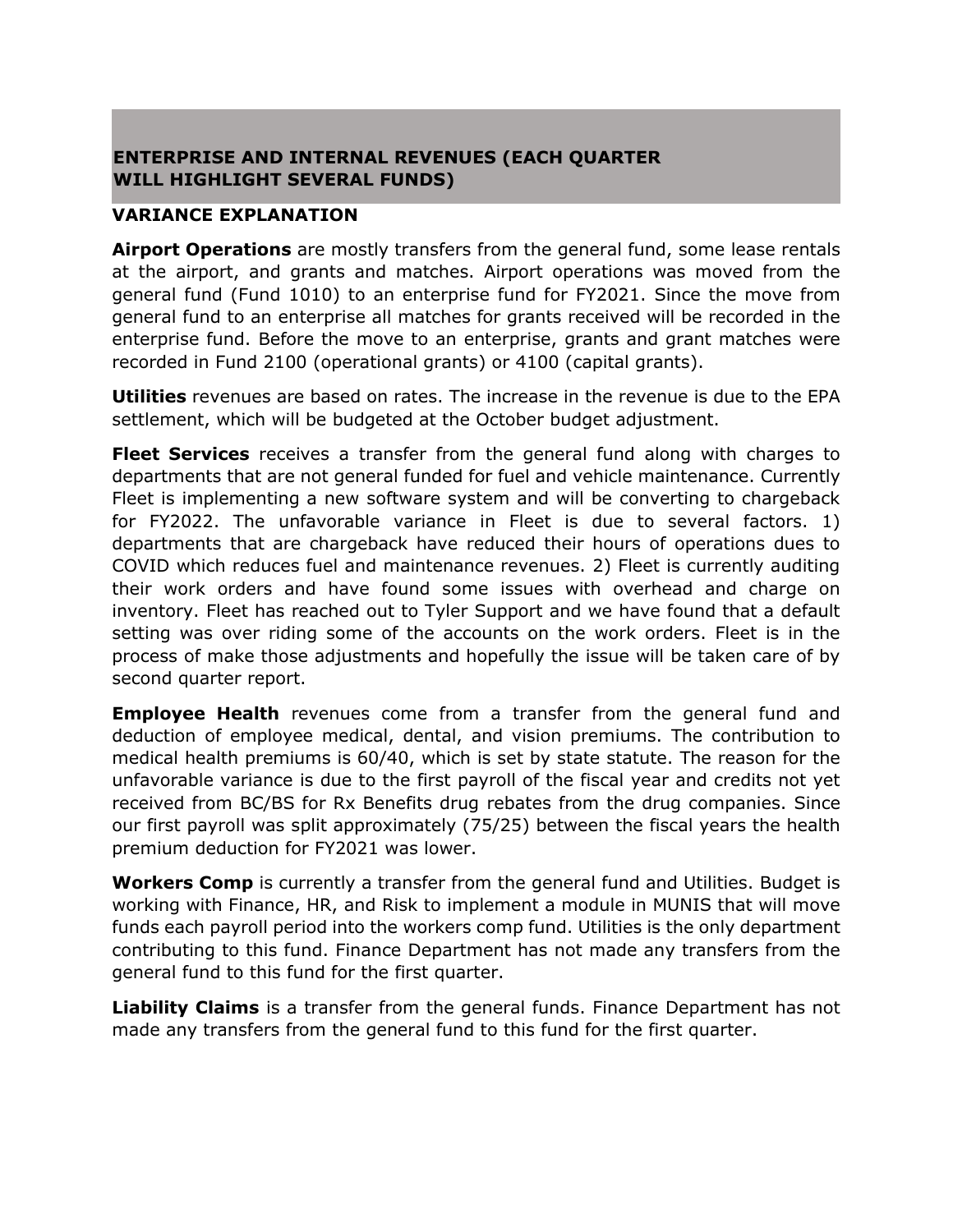| FISCAL YEAR 2021 FIRST QUARTER REPORT (As of September 30, 2020) |    |                     |  |                          |    |                             |  |                    |  |                      |  |            |
|------------------------------------------------------------------|----|---------------------|--|--------------------------|----|-----------------------------|--|--------------------|--|----------------------|--|------------|
|                                                                  |    |                     |  |                          |    |                             |  |                    |  |                      |  | 3-Months   |
|                                                                  |    | FY2021 Adopted      |  | FY2021 Budget            |    | <b>FY2021</b>               |  | FY2021 3-          |  | FY2021 3-            |  | Variance   |
|                                                                  |    | <b>Budget</b>       |  | <b>Transfers</b>         |    | Revised Budget Month Budget |  |                    |  | <b>Month Actuals</b> |  | Favorable  |
| <b>GENERAL FUND EXPENSE BY DEPARTMENT</b>                        |    |                     |  |                          |    |                             |  |                    |  |                      |  |            |
| Mayor and Council                                                | \$ | $(708, 052)$ \$     |  | $\overline{\phantom{a}}$ | \$ | $(708, 052)$ \$             |  | $(177, 013)$ \$    |  | $(159, 561)$ \$      |  | 17,452     |
| <b>Municipal Court</b>                                           |    | $(1,472,319)$ \$    |  |                          | \$ | $(1,472,319)$ \$            |  | $(368,080)$ \$     |  | $(204, 191)$ \$      |  | 163,889    |
| <b>City Manager</b>                                              |    | $(6,038,677)$ \$    |  | 774,592                  | \$ | $(5,264,085)$ \$            |  | $(1,316,021)$ \$   |  | $(880,086)$ \$       |  | 435,935    |
| Legal                                                            |    | $(3,339,743)$ \$    |  |                          | \$ | $(3,339,743)$ \$            |  | $(834,936)$ \$     |  | $(461,512)$ \$       |  | 373,423    |
| Police                                                           |    | $(26,508,761)$ \$   |  | (25, 897)                | \$ | $(26,534,658)$ \$           |  | $(6,633,664)$ \$   |  | $(4,719,168)$ \$     |  | 1,914,496  |
| Fire & Emergency Services                                        |    | $(16, 219, 373)$ \$ |  |                          | \$ | $(16, 219, 373)$ \$         |  | $(4,054,843)$ \$   |  | $(3,303,067)$ \$     |  | 751,776    |
| <b>Economic Development</b>                                      |    | $(2,538,821)$ \$    |  | (101,080)                | \$ | $(2,639,901)$ \$            |  | $(659, 975)$ \$    |  | $(420, 305)$ \$      |  | 239,670    |
| <b>Human Resources</b>                                           |    | $(1,502,776)$ \$    |  |                          | Ś  | $(1,502,776)$ \$            |  | $(375, 694)$ \$    |  | $(219, 747)$ \$      |  | 155,947    |
| <b>Financial Services</b>                                        |    | $(4,548,695)$ \$    |  |                          |    | $(4,548,695)$ \$            |  | $(1, 137, 174)$ \$ |  | $(738,017)$ \$       |  | 399,157    |
| <b>Information Technology</b>                                    |    | $(5,095,702)$ \$    |  | $(155,664)$ \$           |    | $(5,251,366)$ \$            |  | $(1,312,842)$ \$   |  | $(1, 157, 968)$ \$   |  | 154,873    |
| Parks & Recreation                                               |    | $(11, 727, 435)$ \$ |  | $(113, 728)$ \$          |    | $(11,841,163)$ \$           |  | $(2,960,291)$ \$   |  | $(2,220,430)$ \$     |  | 739,860    |
| <b>Community Development</b>                                     |    | $(5,063,726)$ \$    |  |                          | \$ | $(5,063,726)$ \$            |  | $(1,265,931)$ \$   |  | $(719,530)$ \$       |  | 546,401    |
| Quality of Life                                                  |    | $(7,203,696)$ \$    |  | $(76,984)$ \$            |    | $(7,280,680)$ \$            |  | $(1,820,170)$ \$   |  | $(1,274,385)$ \$     |  | 545,785    |
| <b>Public Works</b>                                              |    | $(10,039,908)$ \$   |  | $(43,791)$ \$            |    | $(10,083,699)$ \$           |  | $(2,520,925)$ \$   |  | $(1,641,699)$ \$     |  | 879,226    |
| SPECIAL REVENUE EXPENSES BY FUND                                 |    |                     |  |                          |    |                             |  |                    |  |                      |  |            |
| <b>Prisoner Care</b>                                             | Ś  | $(1,650,000)$ \$    |  | $\overline{\phantom{a}}$ | \$ | $(1,650,000)$ \$            |  | $(412,500)$ \$     |  | $(35,905)$ \$        |  | 376,595    |
| <b>Street Maintenance</b>                                        |    | $(3, 178, 803)$ \$  |  |                          | \$ | $(3, 178, 803)$ \$          |  | $(794, 701)$ \$    |  | $(539,016)$ \$       |  | 255,684    |
| <b>Flood Operations</b>                                          |    | $(3,077,618)$ \$    |  |                          | \$ | $(3,077,618)$ \$            |  | $(769, 405)$ \$    |  | $(376,661)$ \$       |  | 392,743    |
| <b>Health Care</b>                                               |    | $(2,367,000)$ \$    |  | (4,093,810)              | \$ | $(6,460,810)$ \$            |  | $(1,615,203)$ \$   |  | $(1,557,102)$ \$     |  | 58,100     |
| Visit Las Cruces                                                 |    | $(2,332,778)$ \$    |  | $(200,000)$ \$           |    | $(2,532,778)$ \$            |  | $(633, 195)$ \$    |  | $(270, 568)$ \$      |  | 362,627    |
| Downtown Las Cruces                                              |    | $(1,684,095)$ \$    |  | $(1,500,000)$ \$         |    | $(3, 184, 095)$ \$          |  | $(796, 024)$ \$    |  | $(1,381,095)$ \$     |  | (585, 071) |
| <b>Environmental GRT</b>                                         |    | $(55, 125)$ \$      |  |                          |    | $(55, 125)$ \$              |  | $(13,781)$ \$      |  | $(13,783)$ \$        |  | (2)        |
| Gas Tax                                                          |    | $(590, 851)$ \$     |  |                          |    | $(590, 851)$ \$             |  | $(147, 713)$ \$    |  | $(101, 963)$ \$      |  | 45,750     |

,我们也不会有什么。""我们的人,我们也不会有什么?""我们的人,我们也不会有什么?""我们的人,我们也不会有什么?""我们的人,我们也不会有什么?""我们的人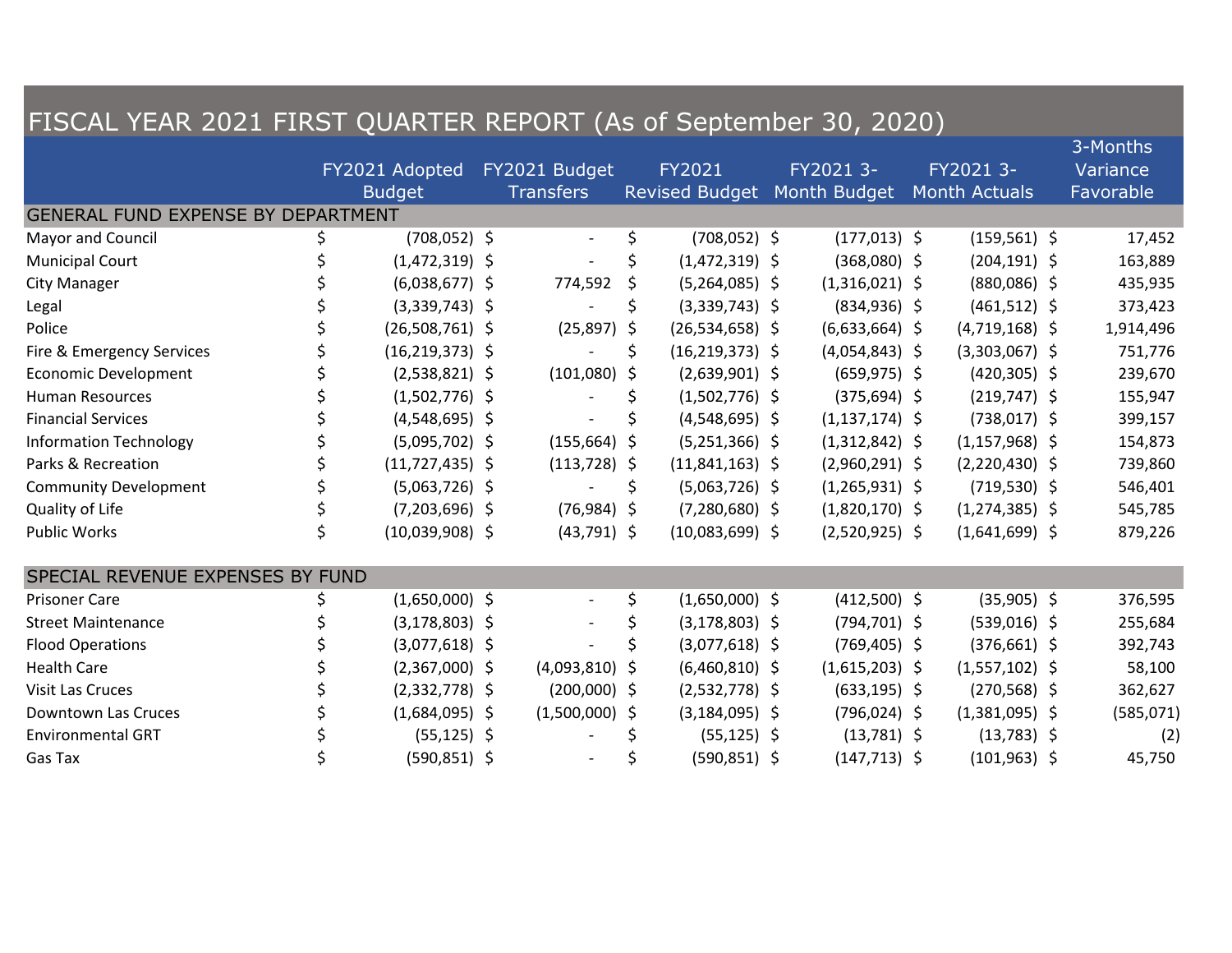| ENTERPRISE AND INTERNAL SERVICES EXPENSES BY FUND |                                 |                      |                                   |                          |                                 |                      |                           |                    |                            |                     |  |                                   |  |
|---------------------------------------------------|---------------------------------|----------------------|-----------------------------------|--------------------------|---------------------------------|----------------------|---------------------------|--------------------|----------------------------|---------------------|--|-----------------------------------|--|
|                                                   | FY2021 Adopted<br><b>Budget</b> |                      | FY2021 Budget<br><b>Transfers</b> |                          | FY2021<br><b>Revised Budget</b> |                      | FY2021 3-<br>Month Budget |                    | FY2021 3-<br>Month Actuals |                     |  | 3-Months<br>Variance<br>Favorable |  |
| <b>Airport Operations</b>                         |                                 | $(5,904,346)$ \$     |                                   | 1,161,264                | \$                              | $(4,743,082)$ \$     |                           | $(1, 185, 770)$ \$ |                            | $(1,246,351)$ \$    |  | (60, 581)                         |  |
| <b>Utilities Total</b>                            |                                 | $(107, 867, 958)$ \$ |                                   | $(27, 283, 551)$ \$      |                                 | $(135, 151, 509)$ \$ |                           | $(33,787,877)$ \$  |                            | $(17, 460, 694)$ \$ |  | 16,327,183                        |  |
| Office of the Director                            |                                 | $(2, 193, 022)$ \$   |                                   | $\blacksquare$           | \$                              | $(2, 193, 022)$ \$   |                           | $(548, 256)$ \$    |                            | $(259, 782)$ \$     |  | 288,473                           |  |
| <b>Natural Gas</b>                                |                                 | $(23, 104, 063)$ \$  |                                   | $(520, 773)$ \$          |                                 | $(23,624,836)$ \$    |                           | $(5,906,209)$ \$   |                            | $(3,269,295)$ \$    |  | 2,636,914                         |  |
| <b>Water Operations</b>                           |                                 | $(23, 186, 463)$ \$  |                                   | $(95, 296)$ \$           |                                 | $(23, 281, 759)$ \$  |                           | $(5,820,440)$ \$   |                            | $(4,099,874)$ \$    |  | 1,720,565                         |  |
| <b>Wastewater Operations</b>                      |                                 | $(16,507,814)$ \$    |                                   | $(573, 463)$ \$          |                                 | $(17,081,277)$ \$    |                           | $(4,270,319)$ \$   |                            | $(2,484,952)$ \$    |  | 1,785,367                         |  |
| <b>Solid Waste Operations</b>                     |                                 | $(13,500,869)$ \$    |                                   | $(482, 017)$ \$          |                                 | $(13,982,886)$ \$    |                           | $(3,495,722)$ \$   |                            | $(2,558,490)$ \$    |  | 937,231                           |  |
| Environmental                                     |                                 | $(2,538,411)$ \$     |                                   | $(1,740,677)$ \$         |                                 | $(4,279,088)$ \$     |                           | $(1,069,772)$ \$   |                            | $(1,486,105)$ \$    |  | (416, 333)                        |  |
| <b>Customer Engagement</b>                        |                                 | $(5, 158, 459)$ \$   |                                   | $(199, 364)$ \$          |                                 | $(5,357,823)$ \$     |                           | $(1,339,456)$ \$   |                            | $(873, 871)$ \$     |  | 465,585                           |  |
| Revenue & Financial                               |                                 | $(2,943,583)$ \$     |                                   | $(92, 483)$ \$           |                                 | $(3,036,066)$ \$     |                           | $(759, 017)$ \$    |                            | $(507, 495)$ \$     |  | 251,521                           |  |
| <b>Regulatory Compliance</b>                      |                                 | $(3,243,933)$ \$     |                                   | $(10, 448)$ \$           |                                 | $(3,254,381)$ \$     |                           | $(813,595)$ \$     |                            | $(638, 865)$ \$     |  | 174,730                           |  |
| Support & Project Management                      |                                 | $(15,491,341)$ \$    |                                   | $(23,569,030)$ \$        |                                 | $(39,060,371)$ \$    |                           | $(9,765,093)$ \$   |                            | $(1,281,964)$ \$    |  | 8,483,129                         |  |
|                                                   |                                 |                      |                                   |                          |                                 |                      |                           |                    |                            |                     |  |                                   |  |
| <b>Fleet Services</b>                             |                                 | $(6,342,428)$ \$     |                                   | $\overline{\phantom{a}}$ | \$                              | $(6,342,428)$ \$     |                           | $(1,585,607)$ \$   |                            | $(995, 190)$ \$     |  | 590,417                           |  |
| Employee Health                                   |                                 | $(19,625,816)$ \$    |                                   | $\overline{\phantom{a}}$ | \$                              | $(19,625,816)$ \$    |                           | $(4,906,454)$ \$   |                            | $(2,618,060)$ \$    |  | 2,288,394                         |  |
| <b>Workers Comp</b>                               |                                 | $(2,201,433)$ \$     |                                   |                          |                                 | $(2,201,433)$ \$     |                           | $(550, 358)$ \$    |                            | $(408, 045)$ \$     |  | 142,313                           |  |
| Liability Claims                                  |                                 | $(4, 142, 698)$ \$   |                                   | $(3,000,000)$ \$         |                                 | $(7, 142, 698)$ \$   |                           | $(1,785,675)$ \$   |                            | $(2,851,860)$ \$    |  | (1,066,185)                       |  |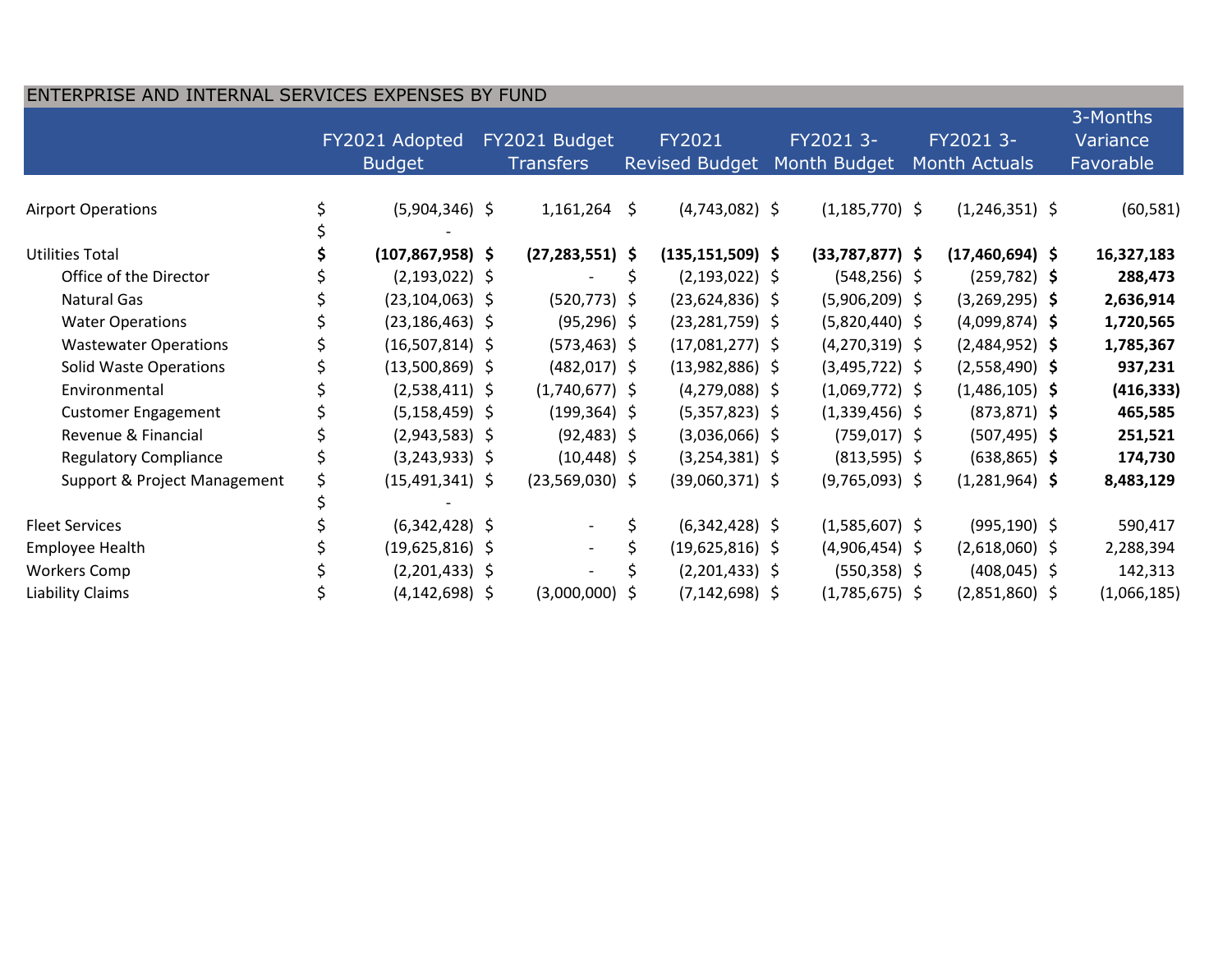### **GENERAL FUND EXPENDITURES BY DEPARTMENT VARIANCE EXPLANATION**

For the first quarter departments spending should be around 25%. With performance based-budgeting some expenses within the departments could be seasonal. These expenses could include software purchases/renewals, dues, travel, and other nonoperational expenses. Much of the savings for these departments is due to vacant positions. The upcoming quarterly review meetings to the City Manager, will give an in-depth analysis by each program.

#### **SPECIAL REVENUE EXPENDITURES (EACH QUARTER WILL HIGHLIGHT SEVERAL FUNDS) VARIANCE EXPLANATION**

**Prisoner Care** are the charges sent to the City from the County for persons incarcerated by the Las Cruces Police Department. The charges are set by the County and are invoiced as a per day charge. In past fiscal years, the invoices were approximately \$150,000 per month. Recently the month invoices coming in are around \$10,000. Budget will reach out to Municipal Court to see if the decrease in charges are due to COVID or other issues.

**Street Maintenance and Flood Control Operations** are for the operational expenditures for street maintenance and flood control operations. With the operations of COVID-19 to reduce the amount of contact operations have slowed down causing expenses to decrease.

**Health Care** supplies support for emergency assistance for the impact from COVID-19. This fund receives a transfer from the Telshor Fund. Most of the expenses from COVID-19 are anticipated to be reimbursed by the COVID FEMA grant and the State Cares Act.

**Visit Las Cruces** receives funding through the NM Lodger's Tax Act, which authorized the ability to impose a 5% tax of gross taxable rent for lodging paid to vendors. Currently with the COVID-19 pandemic there has been a substantial loss to the lodger's tax and expenses have decreased due to the closure of the Convention Center and loss of lodger's tax.

**Environmental GRT** expenses in the EGRT are used by the Utilities Department for various environmental projects in water, wastewater, and solid waste and are on target.

**Gas Tax** expenses are regulated by statute and used for repair and maintenance of roads within the City. Due to the restrictions from COVID, operations on street maintenance has dropped to reduce exposure to staff.